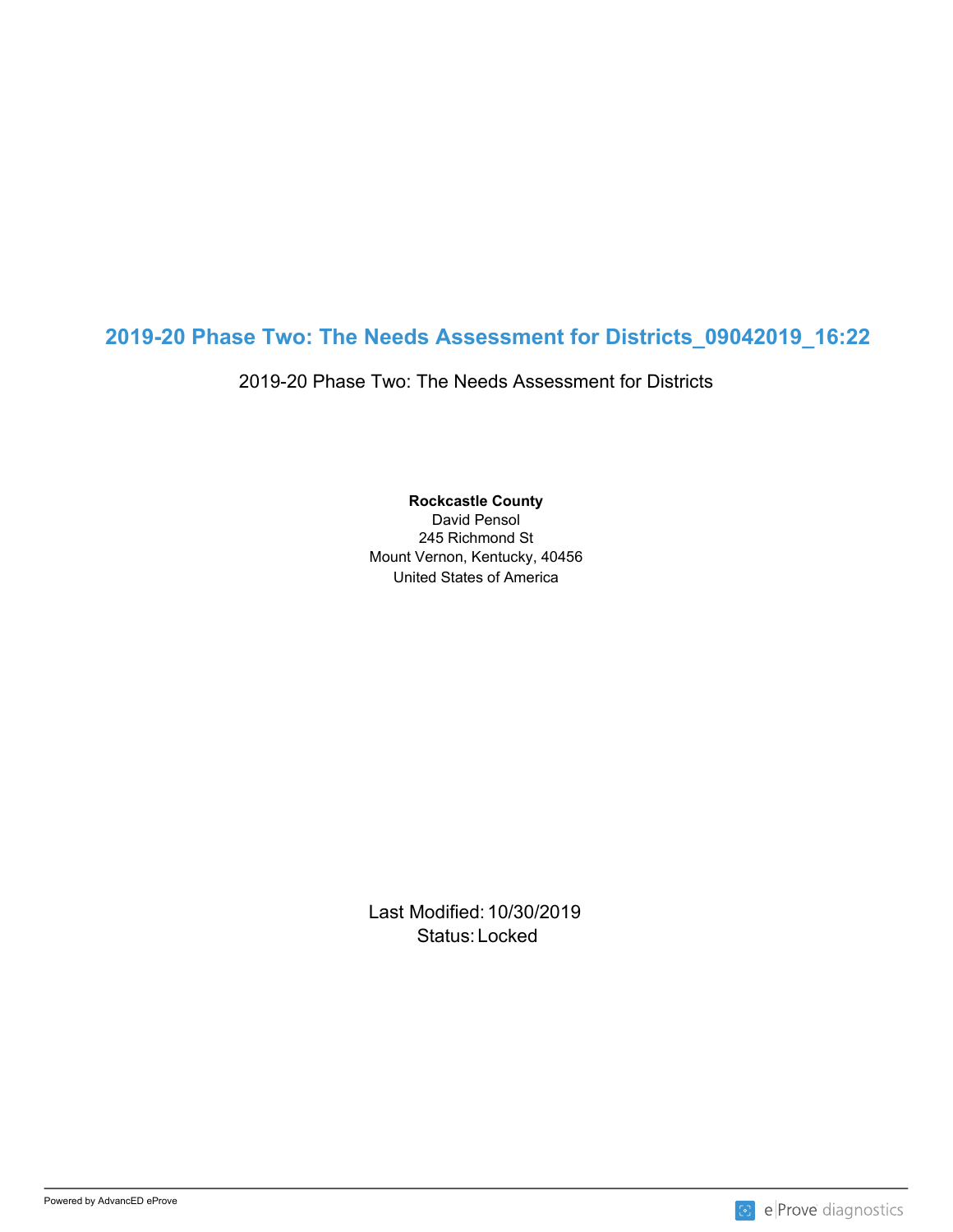## **TABLE OF CONTENTS**

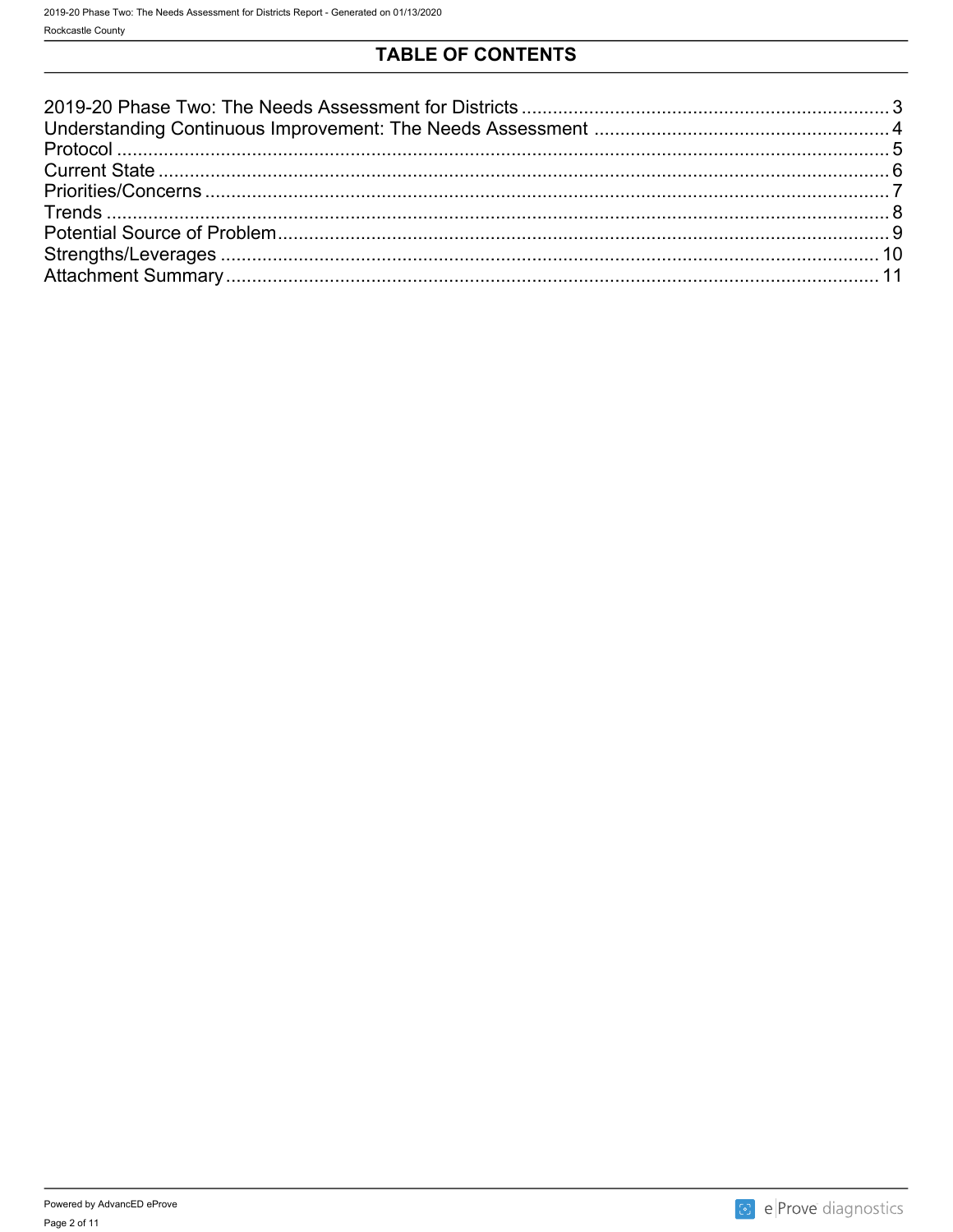### **2019-20 Phase Two: The Needs Assessment for Districts**

<span id="page-2-0"></span>**2019-20 Phase Two: The Needs Assessment for Districts**

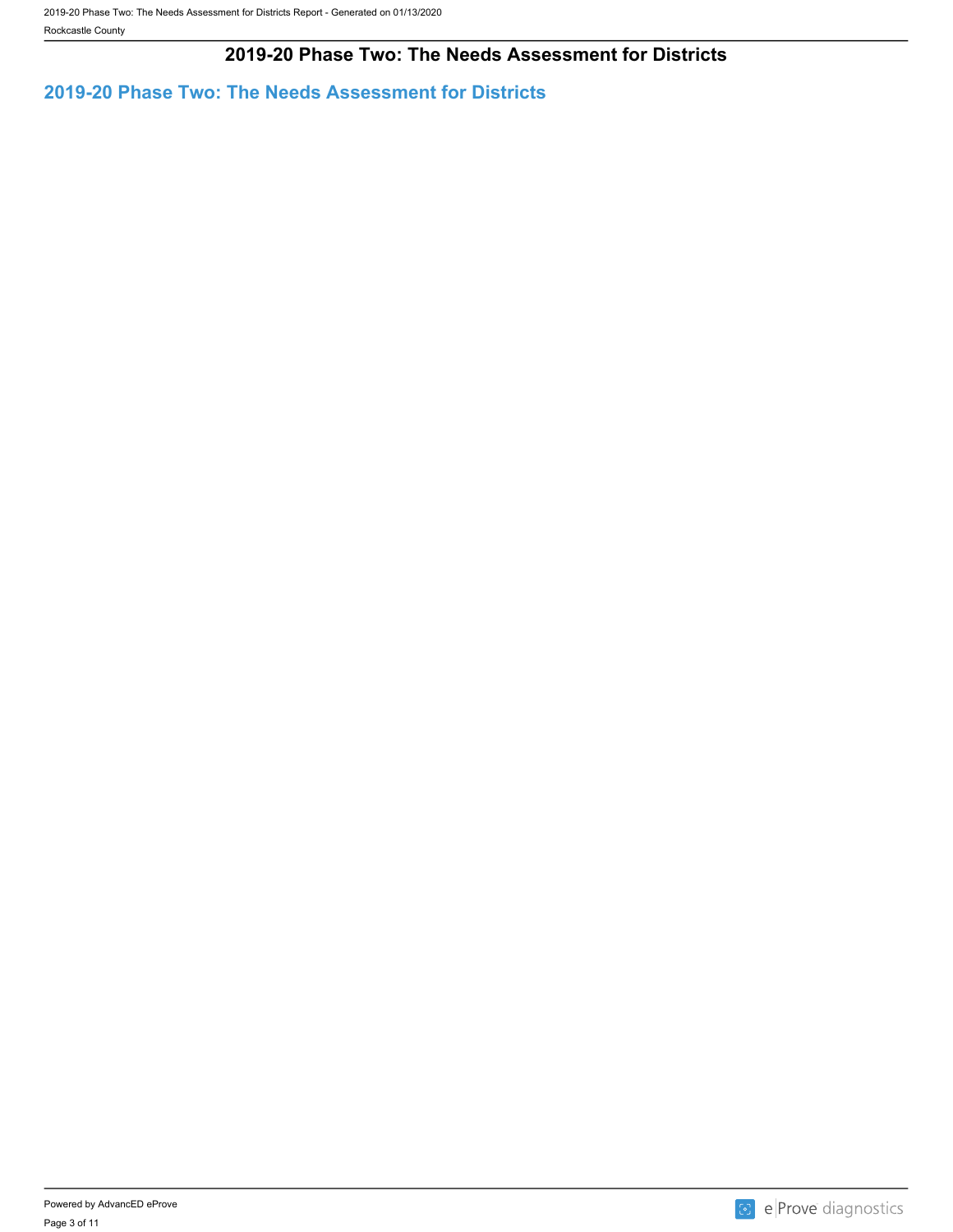### <span id="page-3-0"></span>**Understanding Continuous Improvement: The Needs Assessment**

In its most basic form, continuous improvement is about understanding the **current state** and formulating a plan to move to the **desired state**. The comprehensive needs assessment is a culmination of an extensive review of multiple sources of data collected over a period of time (e.g. 2-3 years). It is to be conducted annually as an essential part of the continuous improvement process and precedes the development of strategic goals (i.e. desired state).

The needs assessment requires synthesis and analysis of multiple sources of data and should reach conclusions about the **current state** of the school/district, as well as the processes, practices and conditions that contributed to that state.

The needs assessment provides the framework for **all** schools to clearly and honestly identify their most critical areas for improvement that will be addressed later in the planning process through the development of goals, objectives, strategies and activities. 703 KAR 2:225 requires, as part of continuous improvement planning for schools, each district complete the needs assessment between October 1 and November 1 of each year and include: (1) a description of the data reviewed and the process used to develop the needs assessment; (2) a review of the previous plan and its implementation to inform development of the new plan; and, (3) perception data gathered from the administration of a valid and reliable measure of teaching and learning conditions.

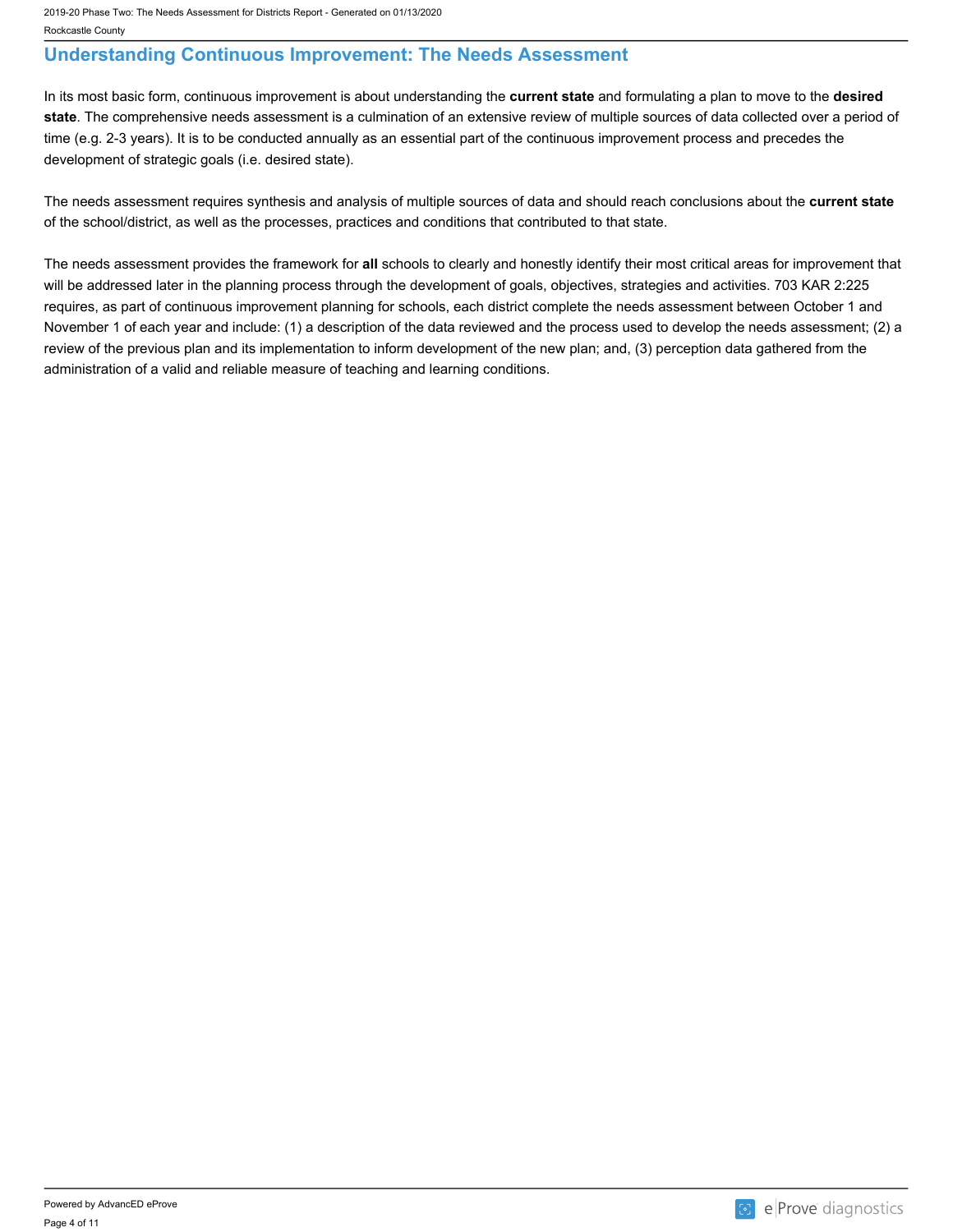### <span id="page-4-0"></span>**Protocol**

Clearly detail the process used for reviewing, analyzing and applying data results. Include names of school/ district councils, leadership teams and stakeholder groups involved. How frequently does this planning team meet and how are these meetings documented?

The Rockcastle County Schools District Leadership Team reviews and analyzes KPREP Data in PLC meetings using a data review protocol. The district leadership team also conducts individual face to face meetings with school principals to discuss findings as well as provide in-depth analysis data tools and protocols.Individual School Councils review the KPREP Data with their school council meetings as documented in SBDM minutes. Additionally, individual schools conduct their respective PLC's to discuss and analyze data at the grade and content level.The district PLC meets monthly with school principals and additional meetings are scheduled as needed. This is documented through PLC agendas and protocols.Schools PLC's at least monthly and as warranted and is documented through PLC agendas and protocols.

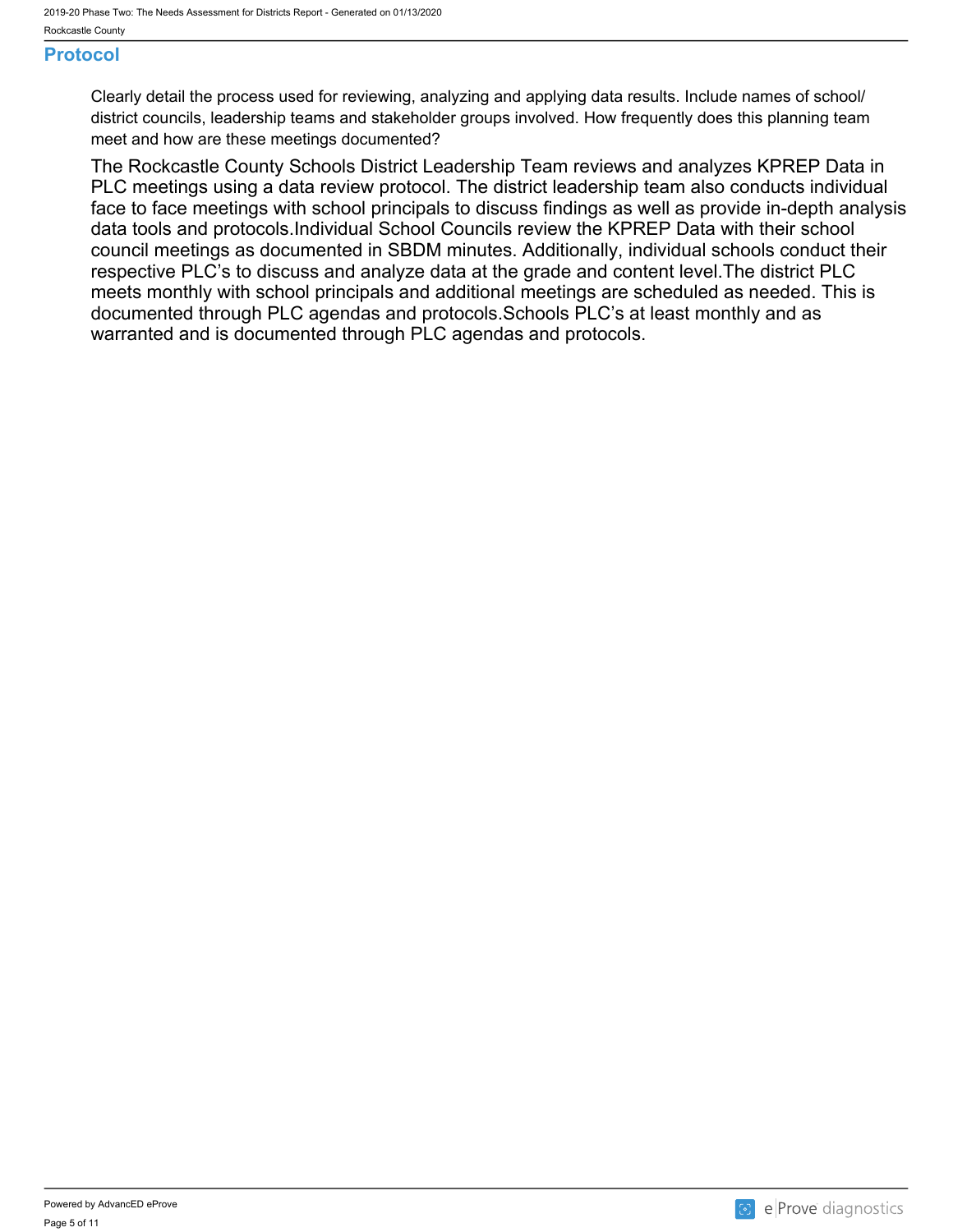#### <span id="page-5-0"></span>**Current State**

Plainly state the current condition using precise numbers and percentages as revealed by past, current and multiple sources of data. These should be based solely on data outcomes. Cite the source of data used.

#### **Example of Current Academic State:**

-Thirty-four (34%) of students in the achievement gap scored proficient on KPREP Reading.

-From 2017 to 2019, we saw an 11% increase in novice scores in reading among students in the achievement gap.

-Fifty-four (54%) of our students scored proficient in math compared to the state average of 57%.

#### **Example of Non-Academic Current State:**

-Teacher Attendance: Teacher attendance rate was 84% for the 2018-19 school year – a decrease from 92% in 2017-18.

-The number of behavior referrals increased from 204 in 2017-18 to 288 in 2018-19.

-Kentucky TELL Survey results indicated 74% of the district's teachers received adequate professional development.

Current Academic State: 2019 KPREP DATA - READING: The percentage of elementary school students scoring at the Proficient and Distinguished level in Reading was 60.8% and 12.2% at the Novice level, the state average for Novice ws and Proficient Distinguished.. The percentage of middle school students scoring at the Proficient and Distinguished level in Reading was 61.6% and 10.7% at the Novice level.2019 KPREP DATA - Math: The percentage of elementary school students scoring at the Proficient and Distinguished level in Math was 50% and 10.7% at the Novice Level. The percentage of middle school students scoring at the Proficient and Distinguished level in Math was 40.8% and 12.5% scoring at the Novice level. The 2018-19 ACT Composite scores saw the highest scores in five years in English, Math, Reading , Science, and Composite in over 12 years of trend data. The respective composite scores were: English 18.8, Math 18.7, Reading 19.9, Composite 19.3.Non-Academic Current State - Rockcastle County School District attendance rate for 2018-2019 was 92.5% which was lower than the previous year (93.2%). The district discipline had only 1.8% of students who had a behavioral incident that resulted in an out of school suspension. It was encouraging to see that percentage drop almost 1% from the 2017-2018 academic year.

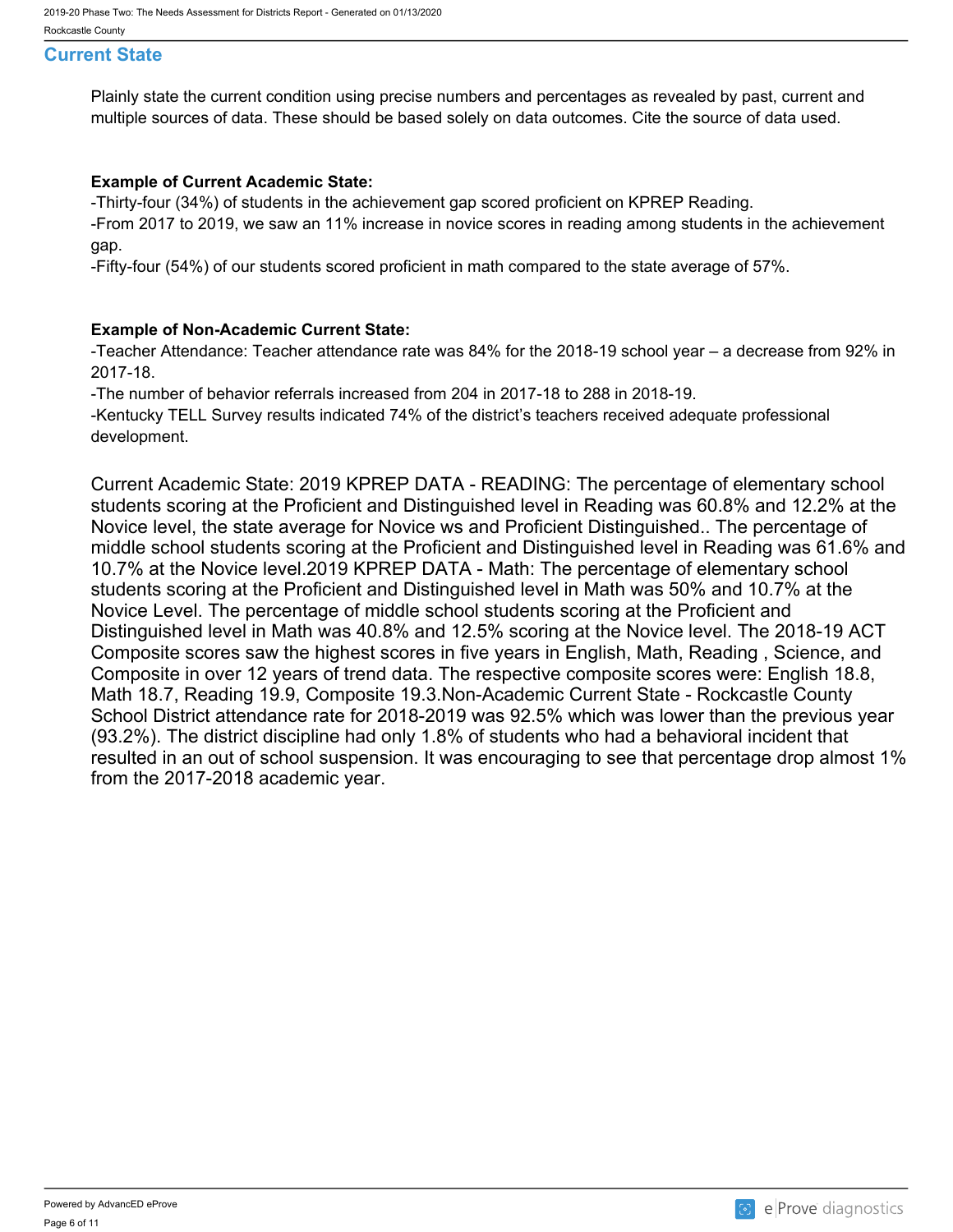#### <span id="page-6-0"></span>**Priorities/Concerns**

Clearly and concisely identify areas of weakness using precise numbers and percentages. **NOTE:** These priorities will be thoroughly addressed in the Continuous Improvement Planning Diagnostic for Districts.

**Example:** Sixty-eight (68%) of students in the achievement gap scored below proficiency on the KPREP test in reading as opposed to just 12% of non-gap learners.

A significant area for improvement is the district's middle school math scores. The trend is on a downward path for the last four years as the percentage of proficient and distinguished students have dropped. The most current scores show a drop from 42.4% in 2018 to 40.8% in 2019. Another indicator that this is a concern is that when you compare the proficient and distinguished scores to the state average there is a 6.3% gap (40.8% to 47.1%).Writing Scores at the district's middle school is concern based on the trend that the percentages have steadily decreased from50.5% in 2016, 38.4% in 2017, 34.7% in 2018, 21.5% 2019 of proficient and distinguished and the percentage of novice students increased from 12.7% in2016 to 20% in 2019.Writing Scores at the elementary school will be priority for 2019-2020 school year as the overall district elementary score has been below the state average for the last three years, and the 2019 scores were 3.1% below the state average. (43.5% compared to 46.6%

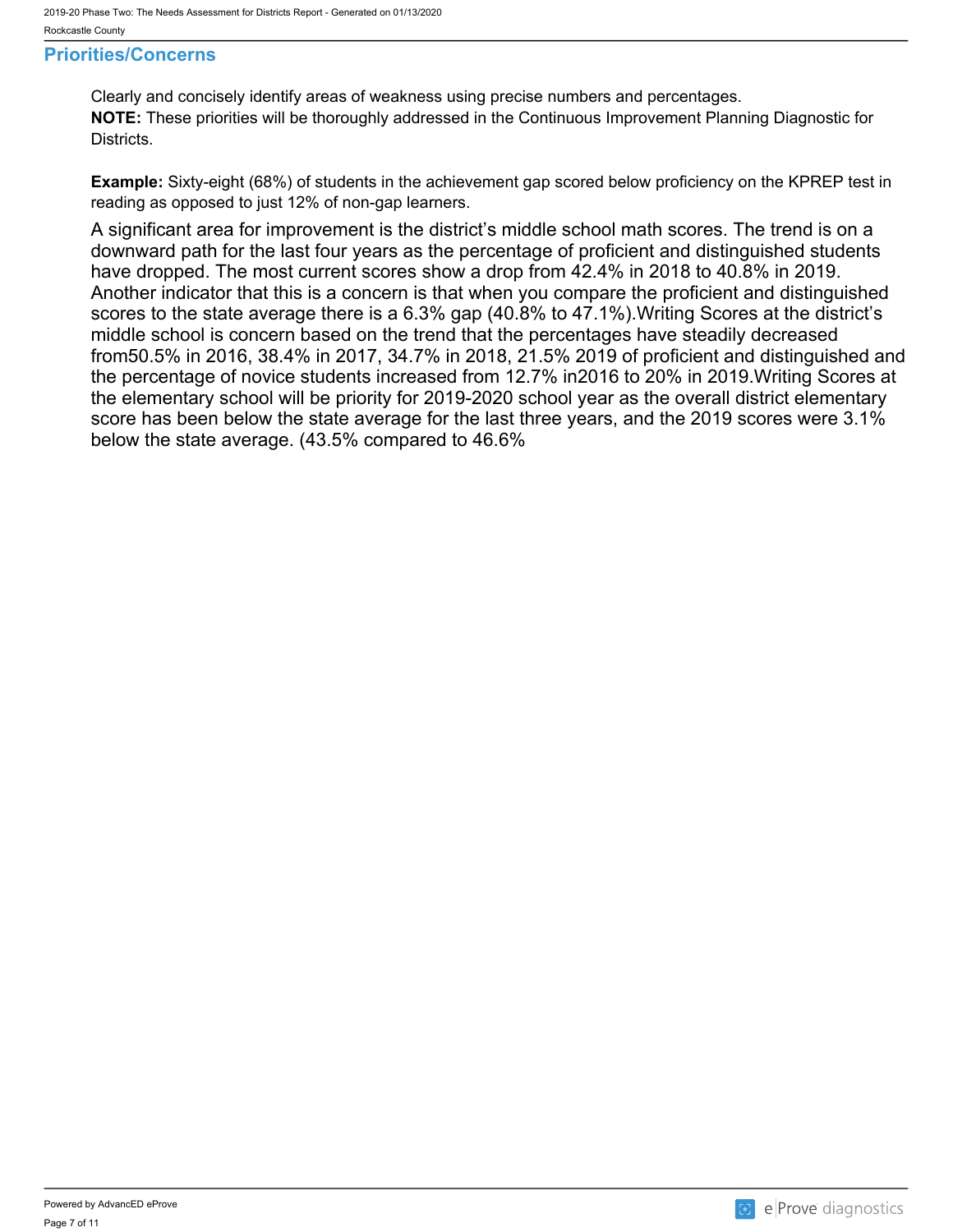#### <span id="page-7-0"></span>**Trends**

Analyzing data trends from the previous two academic years, which academic, cultural and behavioral measures remain significant areas for improvement?

Academic Measures of Significant Areas for ImprovementThe district's middle school math scores on KPREP remain an area for improvement as the trend of proficient and distinguished has constantly tracked lower over a four year period. The district's middle school writing scores on KPREP remain an area for improvement as the trend of proficient and distinguished has constantly tracked lower over a four year period.Cultural Measures of Significant Areas for ImprovementAttendance across the district has tracked lower for the last two years. The district's attendance rate in 2018 was 93.2% compared to the state average of 94.2%. The attendance dropped .7% to 92.5% in 2019 and was 1.7% below the 2019 state average.Behavioral Measures of Significant Areas for ImprovementThe districts percentage of out of school suspensions have been extremely low with the greater concentration of suspensions being primarily at the district's middle school and high school.

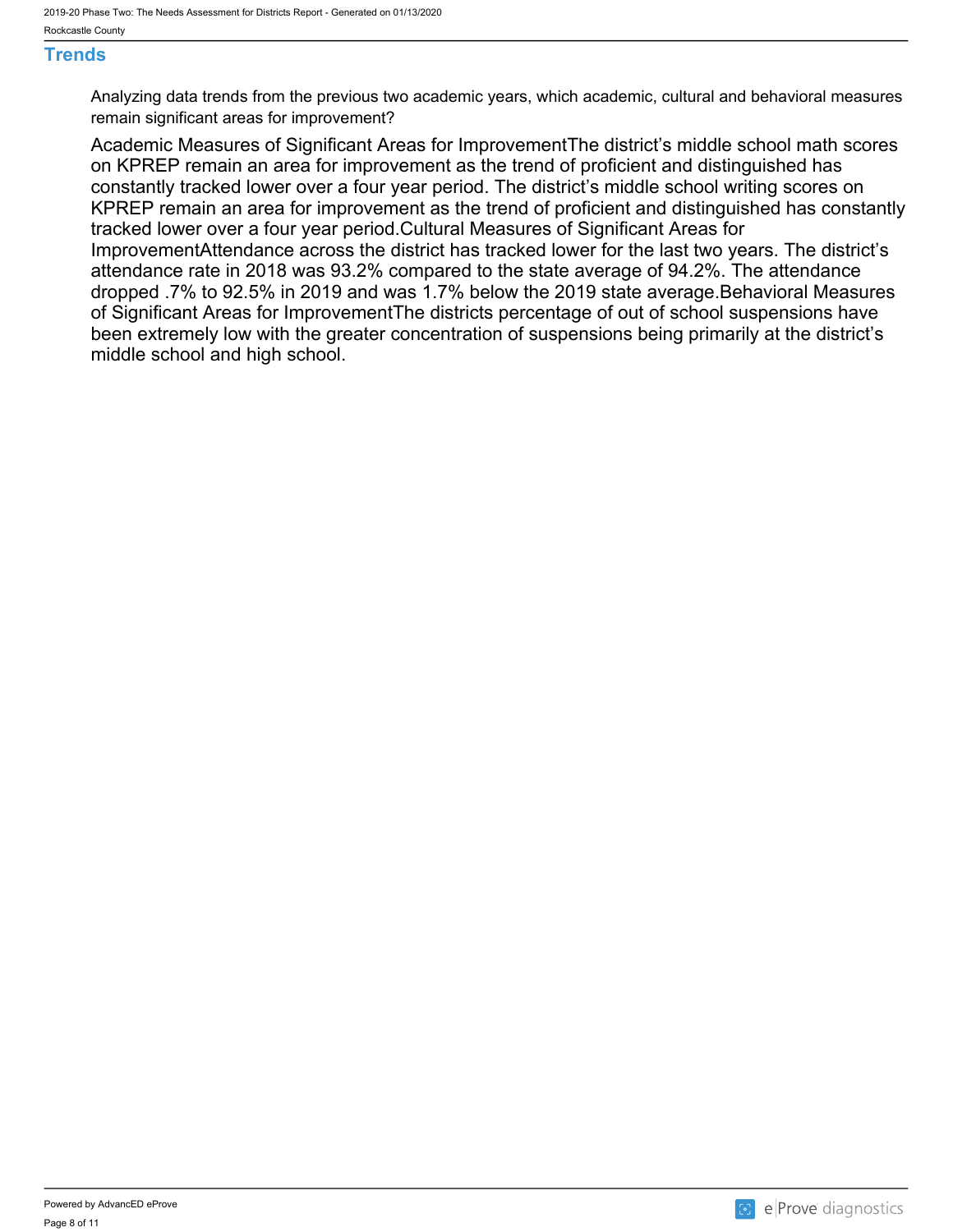#### <span id="page-8-0"></span>**Potential Source of Problem**

Which processes, practices or conditions will the school focus its resources and efforts upon in order to produce the desired changes? Note that all processes, practices and conditions can be linked to the six Key Core Work Processes outlined below:

**[KCWP 1: Design and Deploy Standards](https://education.ky.gov/school/csip/Documents/KCWP 1 Strategic Design and Deploy Standards.pdf)** [KCWP 2: Design and Deliver Instruction](https://education.ky.gov/school/csip/Documents/KCWP%202%20Strategic%20Design%20and%20Deliver%20Instruction.pdf) [KCWP 3: Design and Deliver Assessment Literacy](https://education.ky.gov/school/csip/Documents/KCWP%203%20Strategic%20Design%20and%20Deliver%20Assessment%20Literacy.pdf) [KCWP 4: Review, Analyze and Apply Data](https://education.ky.gov/school/csip/Documents/KCWP 4 Strategic Review Analyze and Apply Data.pdf) [KCWP 5: Design, Align and Deliver Support](https://education.ky.gov/school/csip/Documents/KCWP 5 Strategic Design Align Deliver Support Processes.pdf) **[KCWP 6: Establishing Learning Culture and Environment](https://education.ky.gov/school/csip/Documents/KCWP 6 Strategic Establish Learning Culture and Environment.pdf)** 

Key Core Work Processes - Design and Deliver InstructionReview, Analyze and Apply DataDesign Align and Deliver Support.The district will implement Professional Learning Communities at the district level and school level to address student achievement. The PLC's will be charged with creating pacing guides, common formative and summative assessments, review state, school and classroom data that will drive instruction and student learning.

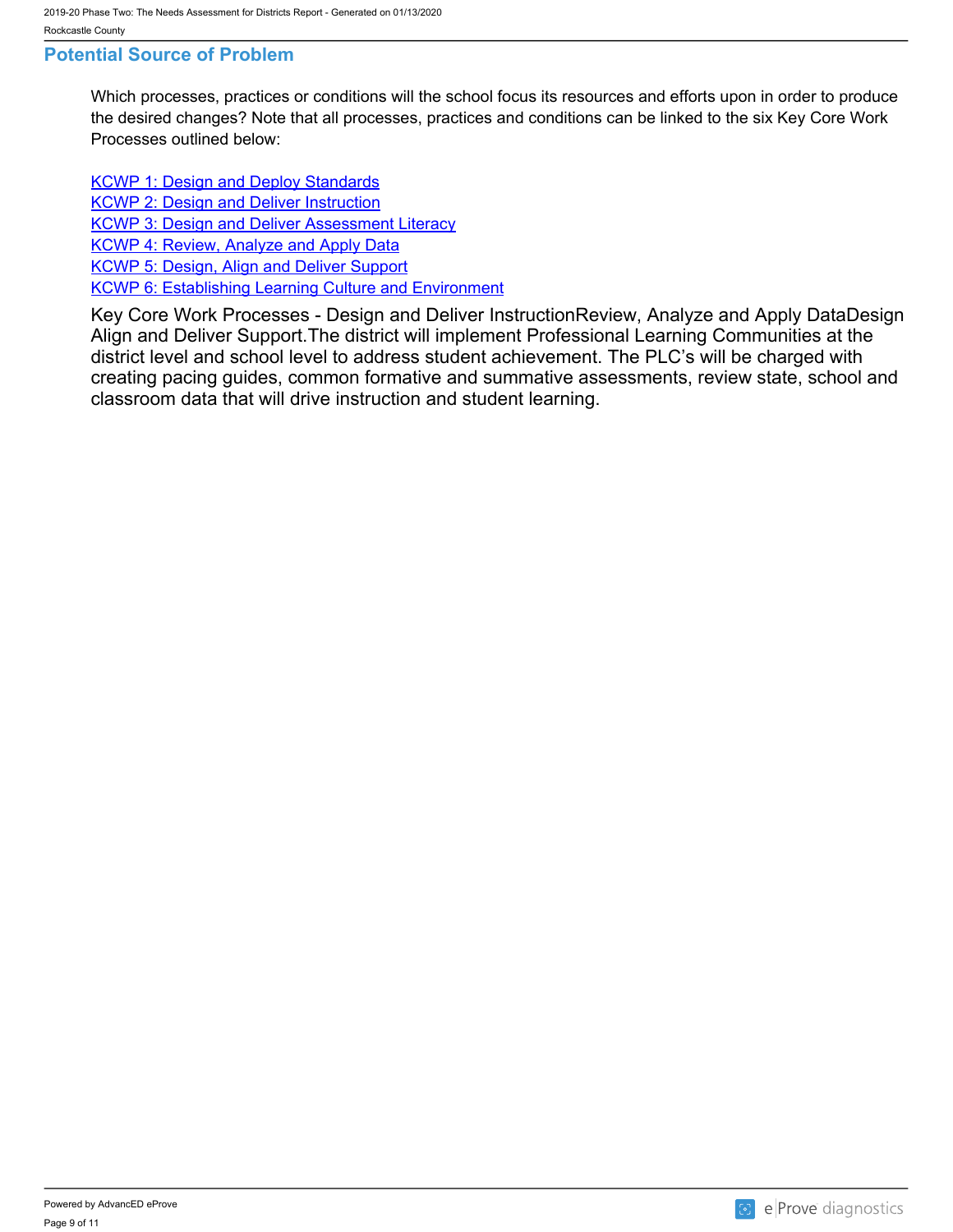#### <span id="page-9-0"></span>**Strengths/Leverages**

Plainly state, using precise numbers and percentages revealed by current data, the strengths and leverages of the school.

**Example**: Graduation rate has increased from 67% the last five years to its current rate of 98%.

The district's high school 2019 ACT scores showed an increase in scores in all areas from the 2018 scores and a twelve year high in every area. English 2018 Score 17.9, 2019 Score 18.8; Math 2018 Score 18.2, 18.8 2019 Score; Reading 2019 Score19.5, 2019 Score19.9, Science 2018 Score 18.4, 2019 Score 19.3, Composite 2018 Score 18.7, 2019 Score 19.3. The ACT scores were also above the state average in every area.Roundstone Elementary School earned Four Star Status.The district did not have any significant gaps based on 2019 Accountability Scores.The district's graduation rate continues to be exemplary. The 2019 graduation rate was 95.2%